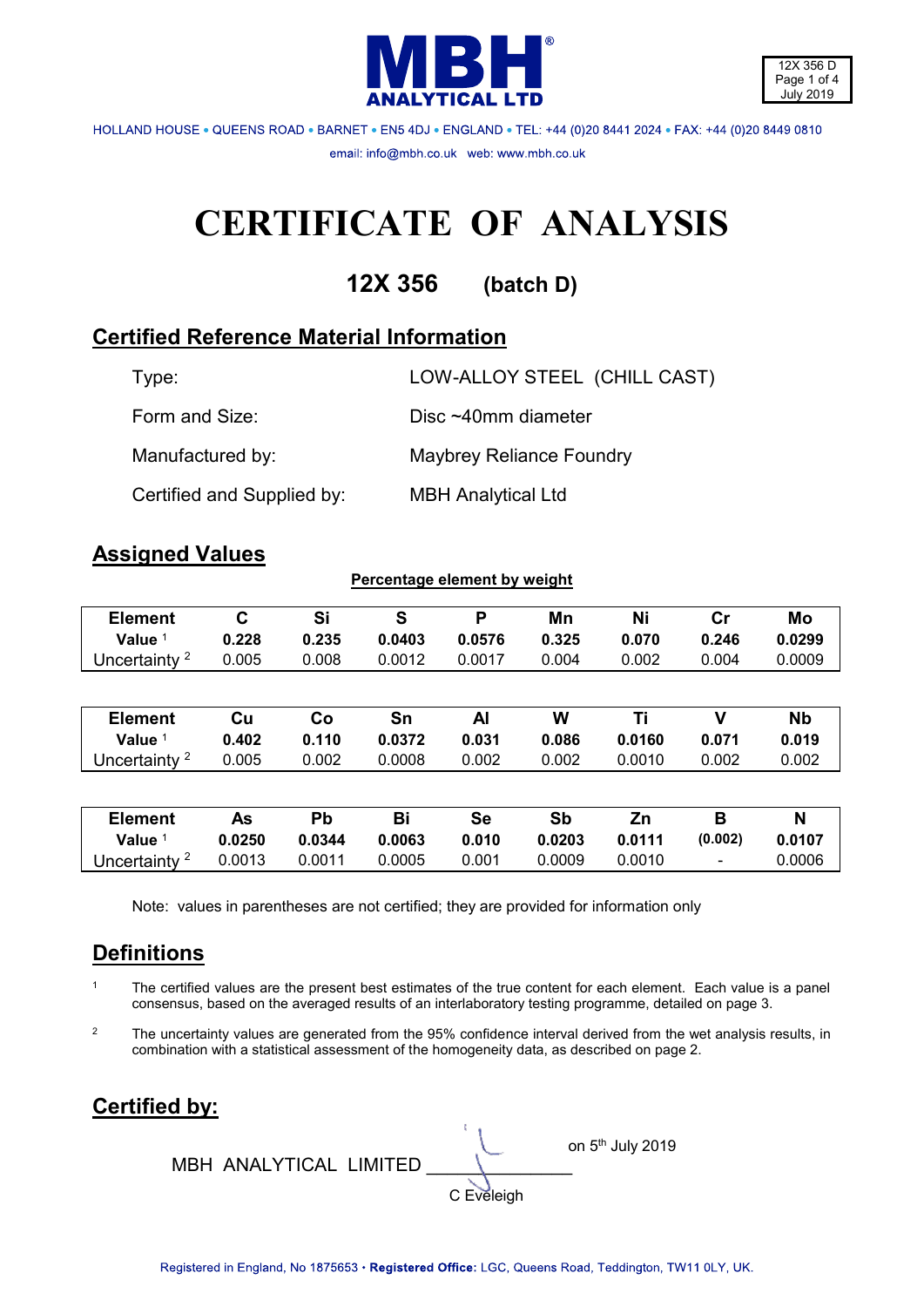# **Method of Preparation**

This reference material was produced from commercial low-carbon steel, with the minor and trace elements added as pure elements or master alloys. The discs are the product of one melt poured into multiple chill moulds with feeding systems designed to ensure sound discs. Approximately 2mm has been removed from the cast faces of the discs to minimise surface effects.

# **Sampling**

Samples for wet chemical analysis were taken from several positions within the batch. In addition, approximately 15% of all discs were selected for homogeneity checking.

#### **Homogeneity**

Samples representative of the batch were checked for uniformity using an optical emission spectrometer.

For all accepted material, through-batch variation values were derived for each element as an indicator of any minor compositional variation (as determined for the specific sample size and other limitations of the spectrometer).

# **Chemical Analysis**

Analysis was carried out on millings taken from samples representative of the product. It was performed by a panel of laboratories mostly operating within the terms of EN ISO/IEC 17025, using documented standard reference methods and validated by appropriate reference materials.

The individual values listed overpage are the average of each analyst's results.

#### **Traceability**

Much of the analytical work performed to assess this material has been carried out by laboratories with proven competence, as indicated by their accreditation to ISO 17025. It is an implicit requirement for this accreditation that analytical work should be performed with due traceability, via an unbroken chain of comparisons, each with stated uncertainty, to primary standards such as the mole, or to nationally- or internationally-recognised reference materials.

Of the individual results herein, some have traceability (to the mole) via primary analytical methods. Some are traceable to substances of known stoichiometry. Most have traceability via commercial solutions. Furthermore, some results have additional traceability to NIST standards, as part of the analytical calibration or process control.

# **Estimation of Uncertainties**

The uncertainty values are generated from the 95% half-width confidence interval  $C_{(95\%)}$ , which is derived from the wet analysis results, in accordance with the following equation:

$$
C_{(95\%)} = (t \times SD)/\sqrt{n}
$$

where n is the number of available values, t is the Student's t value for n-1 degrees of freedom, and SD is the standard deviation of the test results.

As a separate exercise, the degree of compositional variation of the batch for each element has been quantified by a programme of non-destructive application testing, described above. These values have been combined, using the square-root of the summed squares, to derive the final uncertainty values.

#### **Usage**

Intended use: With optical emission and X-ray fluorescence spectrometers.

Recommended Steels are generally prepared by grinding. However, users are recommended to follow the method of use: calibration and sample preparation procedures specified by the relevant instrument manufacturer. Preparation should be the same for reference materials and the samples for test.

> A minimum of five consistent replicate analyses is recommended to provide the necessary sample size. Users are advised to check against possible bias between reference materials and production samples due to differences in metallurgical history, and be aware of possible interelement effects.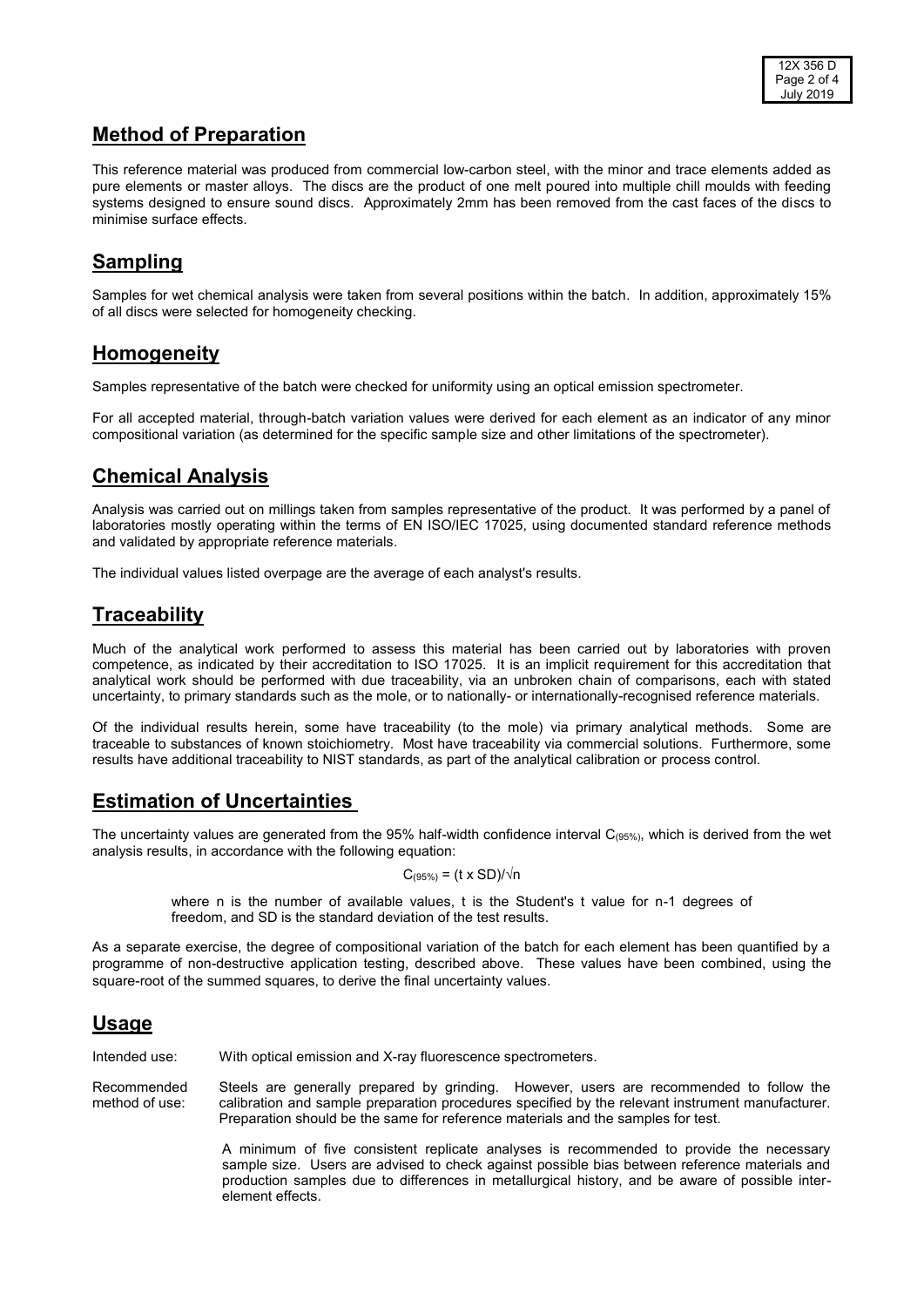# **Analytical Data**

#### **Percentage element by weight**

| <b>Sample</b>                         | C      | Si     | S      | P      | Mn     | Ni     | cr       | Mo                        |
|---------------------------------------|--------|--------|--------|--------|--------|--------|----------|---------------------------|
| 1                                     | 0.2150 | 0.2150 | 0.0375 | 0.0544 | 0.3161 | 0.0655 | 0.2352   | 0.0271                    |
| 2                                     | 0.2180 | 0.2230 | 0.0386 | 0.0556 | 0.3178 | 0.0671 | 0.2382   | 0.0291                    |
| $\frac{3}{4}$                         | 0.2190 | 0.2250 | 0.0389 | 0.0556 | 0.3181 | 0.0677 | 0.2390   | 0.0293                    |
|                                       | 0.2203 | 0.2283 | 0.0390 | 0.0563 | 0.3210 | 0.0686 | 0.2392   | 0.0295                    |
| $\frac{5}{6}$                         | 0.2260 | 0.2290 | 0.0390 | 0.0564 | 0.3220 | 0.0692 | 0.2410   | 0.0295                    |
|                                       | 0.2299 | 0.2324 | 0.0391 | 0.0566 | 0.3240 | 0.0705 | 0.2437   | 0.0298                    |
| $\begin{array}{c} 7 \\ 8 \end{array}$ | 0.2317 | 0.2343 | 0.0397 | 0.0567 | 0.3251 | 0.0710 | 0.2450   | 0.0299                    |
|                                       | 0.2320 | 0.2387 | 0.0400 | 0.0579 | 0.3255 | 0.0714 | 0.2453   | 0.0299                    |
| $\boldsymbol{9}$                      | 0.2350 | 0.2390 | 0.0400 | 0.0586 | 0.3260 | 0.0721 | 0.2460   | 0.0303                    |
| 10                                    | 0.2350 | 0.2458 | 0.0409 | 0.0588 | 0.3270 | 0.0724 | 0.2470   | 0.0304                    |
| 11                                    | 0.2367 | 0.2530 | 0.0411 | 0.0594 | 0.3285 | 0.0727 | 0.2500   | 0.0307                    |
| 12                                    | 0.2370 | 0.2576 | 0.0420 | 0.0600 | 0.3290 | 0.0729 | 0.2510   | 0.0308                    |
| 13                                    |        |        | 0.0422 | 0.0625 | 0.3290 | 0.0735 | 0.2515   | 0.0320                    |
| 14                                    |        |        | 0.0422 |        | 0.3301 |        | 0.2547   |                           |
| 15                                    |        |        | 0.0423 |        | 0.3303 |        | 0.2580   |                           |
| 16                                    |        |        | 0.0428 |        |        |        |          |                           |
| Mean                                  | 0.2280 | 0.2351 | 0.0403 | 0.0576 | 0.3246 | 0.0704 | 0.2457   | 0.0299                    |
| <b>Std Dev</b>                        | 0.0080 | 0.0125 | 0.0016 | 0.0022 | 0.0047 | 0.0025 | 0.0065   | 0.0011                    |
| $C_{(95\%)}$                          | 0.0051 | 0.0079 | 0.0009 | 0.0013 | 0.0026 | 0.0015 | 0.0036   | 0.0007                    |
| <b>Sample</b>                         | Cu     | Co     | Sn     | AI     | W      | Ti     | V        | Nb                        |
| 1                                     | 0.3900 | 0.1040 | 0.0355 | 0.0277 | 0.0824 | 0.0128 | 0.0685   | 0.0151                    |
| 2                                     | 0.3927 | 0.1070 | 0.0361 | 0.0298 | 0.0827 | 0.0144 | 0.0686   | 0.0154                    |
| 3                                     | 0.3941 | 0.1072 | 0.0365 | 0.0303 | 0.0834 | 0.0146 | 0.0694   | 0.0168                    |
| 4                                     | 0.3954 | 0.1080 | 0.0371 | 0.0304 | 0.0838 | 0.0151 | 0.0699   | 0.0178                    |
|                                       | 0.3961 | 0.1090 | 0.0371 | 0.0307 | 0.0850 | 0.0154 | 0.0700   | 0.0181                    |
| $\frac{5}{6}$                         | 0.3975 | 0.1093 | 0.0372 | 0.0308 | 0.0854 | 0.0157 | 0.0707   | 0.0187                    |
| $\overline{\mathbf{7}}$               | 0.3980 | 0.1097 | 0.0372 | 0.0309 | 0.0865 | 0.0158 | 0.0708   | 0.0197                    |
| $\bf 8$                               | 0.4001 | 0.1100 | 0.0373 | 0.0316 | 0.0866 | 0.0159 | 0.0722   | 0.0201                    |
| $\boldsymbol{9}$                      | 0.4020 | 0.1110 | 0.0376 | 0.0316 | 0.0867 | 0.0160 | 0.0742   | 0.0206                    |
| 10                                    | 0.4078 | 0.1119 | 0.0378 | 0.0327 | 0.0867 | 0.0161 | 0.0743   | 0.0209                    |
| 11                                    | 0.4080 | 0.1128 | 0.0378 | 0.0336 | 0.0868 | 0.0166 | 0.0744   | 0.0211                    |
| 12                                    | 0.4090 | 0.1130 | 0.0384 | 0.0348 | 0.0883 | 0.0166 |          | 0.0231                    |
| 13                                    | 0.4113 | 0.1135 | 0.0385 |        | 0.0891 | 0.0190 |          |                           |
| 14                                    | 0.4120 | 0.1140 |        |        |        | 0.0193 |          |                           |
| 15                                    | 0.4139 | 0.1150 |        |        |        |        |          |                           |
| Mean                                  | 0.4019 | 0.1104 | 0.0372 | 0.0312 | 0.0856 | 0.0160 | 0.0712   | 0.0190                    |
| <b>Std Dev</b>                        | 0.0078 | 0.0031 | 0.0008 | 0.0018 | 0.0021 | 0.0017 | 0.0023   | 0.0024                    |
| $C_{(95%)}$                           | 0.0043 | 0.0017 | 0.0005 | 0.0012 | 0.0013 | 0.0010 | 0.0015   | 0.0015                    |
| <b>Sample</b>                         | As     | Pb     | Bi     | Se     | Sb     | Zn     | B        | $\boldsymbol{\mathsf{N}}$ |
| 1                                     | 0.0210 | 0.0322 | 0.0048 | 0.0075 | 0.0184 | 0.0082 | 0.0016   | 0.0094                    |
| $\boldsymbol{2}$                      | 0.0225 | 0.0323 | 0.0049 | 0.0087 | 0.0186 | 0.0092 | 0.0017   | 0.0102                    |
| 3                                     | 0.0237 | 0.0328 | 0.0061 | 0.0087 | 0.0187 | 0.0094 | 0.0018   | 0.0103                    |
| 4                                     | 0.0239 | 0.0336 | 0.0062 | 0.0089 | 0.0197 | 0.0095 | 0.0019   | 0.0105                    |
| ${\bf 5}$                             | 0.0244 | 0.0339 | 0.0062 | 0.0093 | 0.0199 | 0.0101 | 0.0026   | 0.0105                    |
| $\bf 6$                               | 0.0250 | 0.0345 | 0.0066 | 0.0095 | 0.0201 | 0.0104 | 0.0033   | 0.0107                    |
| $\overline{\mathbf{7}}$               | 0.0251 | 0.0348 | 0.0067 | 0.0100 | 0.0201 | 0.0116 | 0.0038   | 0.0108                    |
| $\bf8$                                | 0.0255 | 0.0350 | 0.0067 | 0.0103 | 0.0208 | 0.0117 | 0.0041   | 0.0117                    |
| 9                                     | 0.0255 | 0.0354 | 0.0068 | 0.0116 | 0.0209 | 0.0118 | 0.0050   | 0.0118                    |
| 10                                    | 0.0256 | 0.0360 | 0.0068 | 0.0122 | 0.0219 | 0.0124 | 0.0066   |                           |
| 11                                    | 0.0258 | 0.0361 | 0.0071 | 0.0124 | 0.0221 | 0.0128 |          |                           |
| 12                                    | 0.0275 | 0.0366 |        |        | 0.0224 | 0.0132 |          |                           |
| 13                                    | 0.0290 |        |        |        |        | 0.0137 |          |                           |
| Mean                                  | 0.0250 | 0.0344 | 0.0063 | 0.0099 | 0.0203 | 0.0111 | (0.0032) | 0.0107                    |
| <b>Std Dev</b>                        | 0.0020 | 0.0015 | 0.0008 | 0.0016 | 0.0014 | 0.0017 |          | 0.0007                    |
| $C_{(95\%)}$                          | 0.0012 | 0.0009 | 0.0005 | 0.0011 | 0.0009 | 0.0010 |          | 0.0006                    |